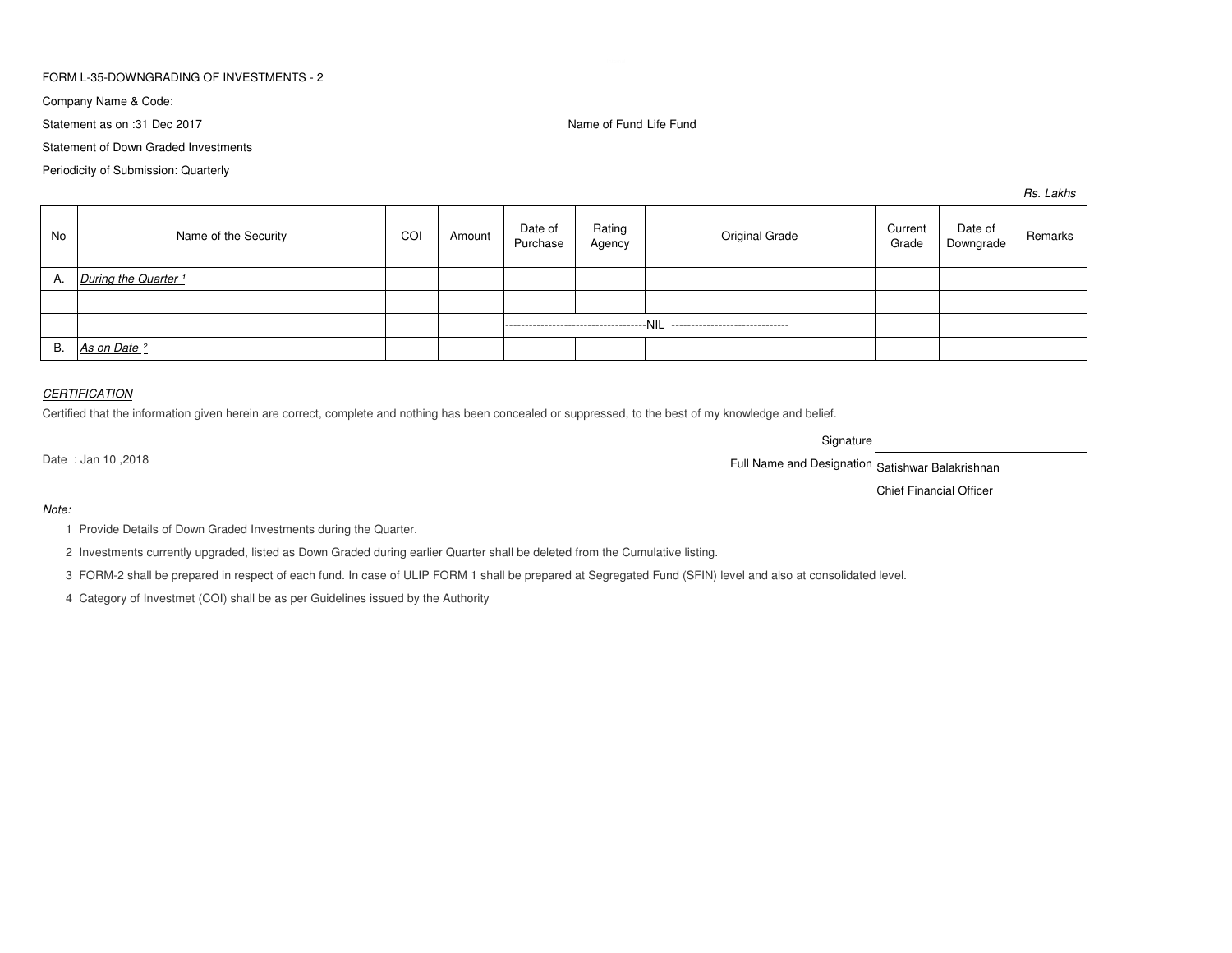## FORM L-35-DOWNGRADING OF INVESTMENTS - 2

Company Name & Code:

Statement as on :31 Dec 2017

Name of Fund Unit Linked Fund

Statement of Down Graded Investments

Periodicity of Submission: Quarterly

*Rs. Lakhs*

| No | Name of the Security            | COI | Amount | Date of<br>Purchase                    | Rating<br>Agency | Original Grade                   | Current<br>Grade | Date of<br>Downgrade | Remarks |
|----|---------------------------------|-----|--------|----------------------------------------|------------------|----------------------------------|------------------|----------------------|---------|
| A. | During the Quarter <sup>1</sup> |     |        |                                        |                  |                                  |                  |                      |         |
|    |                                 |     |        |                                        |                  |                                  |                  |                      |         |
|    |                                 |     |        | -----------------------------------NIL |                  | -------------------------------- |                  |                      |         |
|    |                                 |     |        |                                        |                  |                                  |                  |                      |         |
| В. | As on Date <sup>2</sup>         |     |        |                                        |                  |                                  |                  |                      |         |

#### *CERTIFICATION*

Certified that the information given herein are correct, complete and nothing has been concealed or suppressed, to the best of my knowledge and belief.

**Signature** 

er and Designation Satishwar Balakrishnan Satishwar Balakrishnan Satishwar Balakrishnan Satishwar Balakrishnan Satishwar Balakrishnan Satishwar Balakrishnan Satishwar Balakrishnan Satishwar Balakrishnan Satishwar Balakrish

Chief Financial Officer

Date : Jan 10 ,2018

*Note:*

1 Provide Details of Down Graded Investments during the Quarter.

2 Investments currently upgraded, listed as Down Graded during earlier Quarter shall be deleted from the Cumulative listing.

3 FORM-2 shall be prepared in respect of each fund. In case of ULIP FORM 1 shall be prepared at Segregated Fund (SFIN) level and also at consolidated level.

4 Category of Investmet (COI) shall be as per Guidelines issued by the Authority